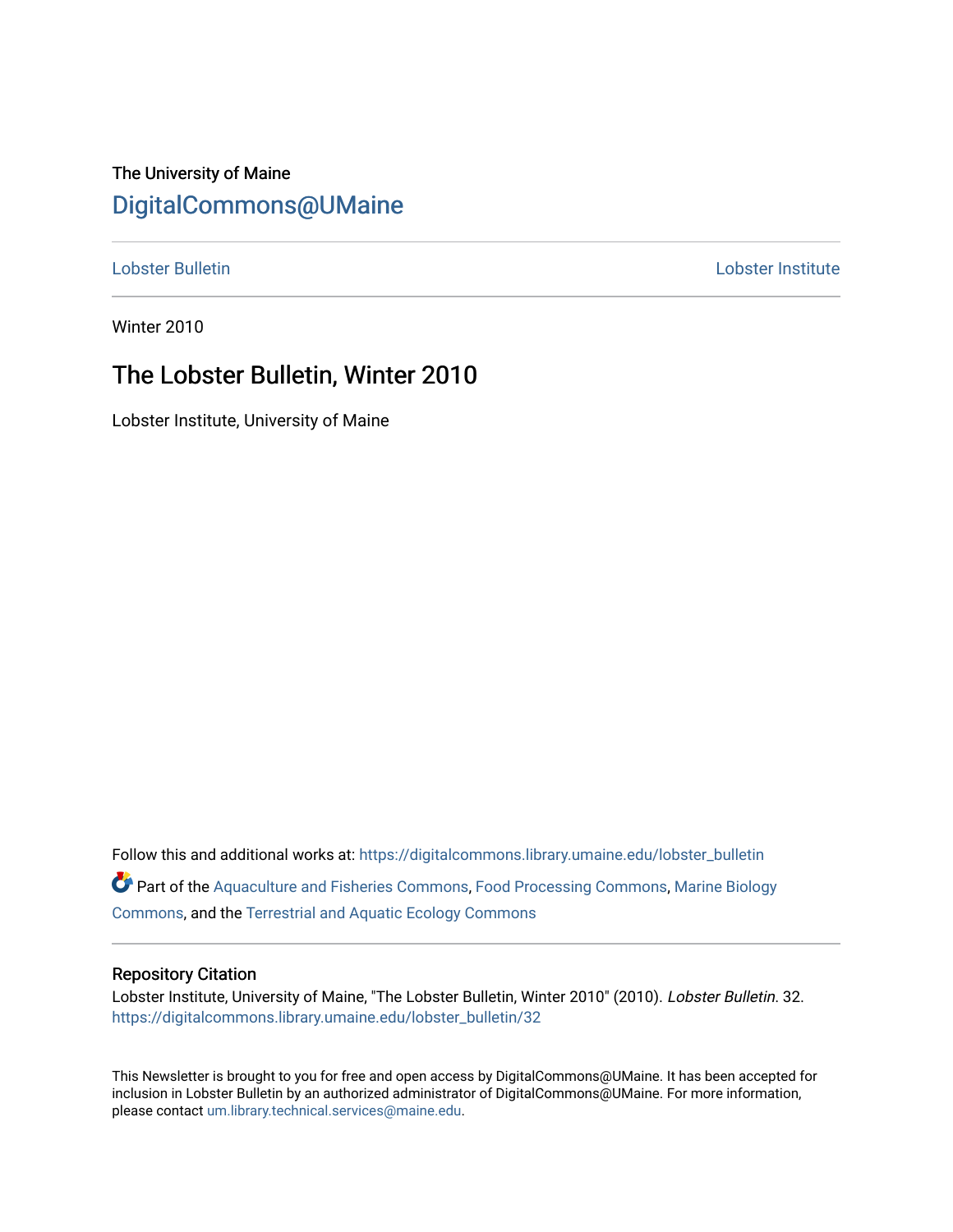

# **Winter 2010**

*"News, research updates, and information on lobsters and the lobster industry."*

### **Published by the Lobster Institute**

**"Protecting and conserving the lobster resource, and enhancing lobstering as an industry…and a way of life."**

# **Lobster Institute to Host 2010 Canadian/U.S. Lobstermen's Town Meeting – March 26-27**

 The Lobster Institute will host its seventh consecutive Canadian/U.S. Lobstermen's Town Meeting in Portland, Maine on Friday March 26 and Saturday March 27. The event is an industry-wide gathering of lobstermen and other interested parties to discuss the status of the lobster resource (*Homarus americanus*) and the industry – from the perspective of the fishermen.

 With the 2008 and 2009 Town Meeting having focused on the economic situations influencing the lobster industry, this year's Meeting will focus on "Where do we go from here?" Discussion will center on ways to secure the economic viability of the lobster industry moving into the future.

 Michael Gardner of Gardner Pinfold Consulting Economists will give a keynote presentation; building on the landmark study his firm conducted in 2006 entitled "Benchmark Study on Canadian Lobster", a comparative analysis of the Canadian and Maine lobster industries.

 Friday's presenters to-date and topic areas for discussion will include:

- Deb Neuman from Target Technology Center discussing value-added products
- Geoff Irvine of the Lobster Council of Canada, and Dane Somers of the Maine Lobster Promotion Council – discussing market trends
- Bernie Feeney, President of the Massachusetts Lobstermen's Association– discussing marketing your own product
- Michael Tourkistas from East Coast Seafood/Paturel International and Tim Kayfus from Ruby Tuesday – discussing pricing from boat to plate
- Gary Lupinacci from the Transportation Security Administration discussing Certified Cargo Screening.

 As always, there will be plenty of time for open discussion from the floor. The Saturday portion of the meeting will center on sustainability certification and any other topics of interest.

# **Factors Affecting the Post-Capture Survivability of the Lobster Homarus americanus**

**(**excerpts from Abstract by D. Basti, D. Bouchard, I. Bricknell, K. Hoyt, D. Bean, E. Thomas and E.S. Chang)

 It is well-documented that behavioral and physiological stress is a major contributor to the disease state in terrestrial animals and fish. It is not surprising that researchers now recognize physiological stress as potentially detrimental to the survival of commercially important crustaceans.

 This experiment utilized a repeated measures design to compare the physiological changes that occur in lobsters over time as the result of differences in depth, hauling rate and storage methodology. In this study, lobsters captured at sea were allowed to acclimate to a recirculating seawater system. Survivors were sampled for baseline physiology and bacteriology and then taken into the field. A group was left behind to serve as a control. At sea, lobsters were placed into specially designed traps and lowered into either a shallow water or deep water site. After 8 days the lobsters were recovered. At each site they were hauled to the surface at either the

### **– cont. on page 3**

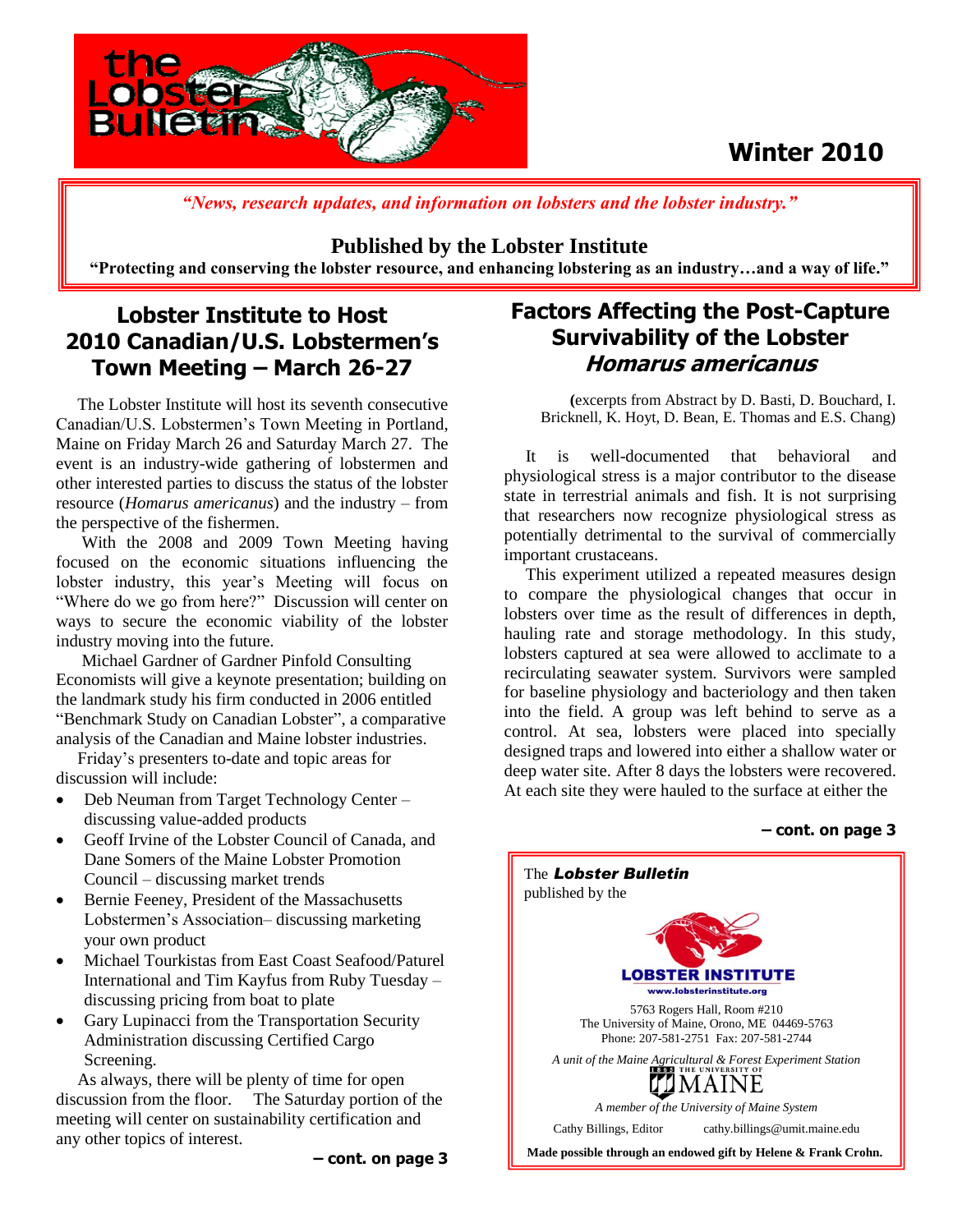# *2009 Friends of the Lobster Institute*

*Annual donors and sponsors who generously supported the work of the Lobster Institute in calendar year 2009.* 

### **INDUSTRY**

**\*\*Benefactors \$10,000+\*\*** --

#### **\*\*Partners \$5,000 - \$9,999\*\***

Darden Restaurants East Coast Seafood/Paturel International

#### **\*\*Supporters \$1,000 - \$4,999\*\***

Bar Harbor Bank & Trust Farm Credit of Maine, ACA Garbo Lobster, Inc. Lobster Gram International Maine Import/Export Lobster Dealers Assoc. Massachusetts Lobstermen's Assn. New England Lobster – Marc Worrall Riverdale Mills – Jim &Betty Knott University of Maine Foundation .

#### **\*\*Associates \$500 - \$999\*\***

Bottom Dollar, Inc. – Jack & Erika Merrill Farm Credit of Western New York Maine Salt Company New England Health Search Southern Maine Lobstermen's Association

### **\*\*Friends \$100 - \$499\*\***

Barnacle Billy's Inc. Bell Power Systems, Inc. Bruce C. Heanssler Lobster Company Canadian Professional Fish Harvesters Conary Cove Lobster Company Cranberry Isles Fishermen's Co-op Downeast Lobstermen's Assoc. Fishermen's Market Intl. Friendship Trap Company Grand Manan Fishermen's Assoc. Lobster Products, Inc. Logtek Inc. Machias Savings Bank Port Clyde Lobster, Maine LLC OW & BS Look Co. Inc. Palombo Fishing Corp. Purse Line Bait Sagamore Lobster Seaview Lobster Company Small Point Impounding Corp. South Bristol Fisherman's Co-op

South Shore Lobster Fishermen's Assn. Spruce Head Fishermen's Co-op Swan's Island Fishermen's Co-op. Trenton Bridge Lobster Pound, Inc. Western Gulf Fishermen's Assn.

#### **\*\*Others\*\***

Aquatecnics, LLC/ Coquille Catering Bayley's Lobster Pound, Inc. Boothbay Lobster Wharf Bruce W. Fernald Inc. Coquille Catering/Aquatecnics D.J. King Lobster East Branch Lobster Frank & Brinna Sands Foundation Inc. Georgette A. Corporation Island Seafood, LLC Lulu, Inc. – John &Colleen Nicolai Marcella Brothers Inc. R.B. Allen Associates Sea View Lobster Corp. William Atwood Lobster Company

### **INDIVIDUALS**

**\*\* "Blue Lobster" League \$10,000+\*\* --**

**\*\*Blackmore Federation \$5,000 - \$9,999\*\*** --

### **\*\*Highliner Club \$1,000 - \$4,999\*\***

Stephen & Joanne Greer Dr. George Holmes

#### **\*\*Heritage Guild \$500 - \$999\*\***

Cathy Billings

#### **\*\*Shoal Society \$100 - \$499\*\***

Bob & Jenny Bayer Ed & Mary Blackmore George Brennan Tom & Paula Colwell Susan Bruce & Rick Hauck Sarah Cogan & Douglas H. Evans Bill & Georgia Fike Paul & Paula Graller

Herbert & Pat Hodgkins Roland Leach Jr. Al McNeilly Ray & Beverly Nichols Jon & Winifred Prime John & Gail Reeves James & Derreth Roberts David Sullivan Thomas & Susan Summerlin Jim & Rachel Trussell John & Marian White

#### **\*\*Associates \$50 - \$99\*\***

Dr. Daniel Andrews James Archambault Linda & Tom Archambault Hugh Biller Arthur Glowka John W. Heyer Mary & Thomas Kemper TJL Latvis Jon LeRoyer Woodbury & Judy Post David & Katherine Riddle Dr. Sandra Shumway Marlene Taussig Jonathan & Wendy Townsend

### **\*\*Friends \$25 - \$49\*\***

Dolores Billings Robert & Alice Cantrall Jane Conley & John Mahany Steven & Joanna Curtis Robert & Alice Hawes David & Betty Heanssler Baron Hicken Dale Keyes Kavin & Virginia Moody David & Katherine Riddle Glen & Peggy Schofield John E. Sylvester, Jr. Tyler H. Thompson David & Roberta Townsend Catherine H. Van Poznak & John D. Kiley Thomas Yazwinski

#### **Note:**

If we inadvertently left anyone out or incorrectly listed your name, please notify us and we will make a correction in the next issue.

*We sincerely thank the over 110 annual donors & sponsors – businesses, foundations and individuals – who supported the work of the Lobster Institute in calendar year 2009.*

*We look forward to your continued support in 2010.*

*(List does not include donors to the C.O.R.E. Campaign.)*

 $\begin{array}{ccc} \circ & \circ & \circ & \circ & \circ \end{array}$ Check out the Lobster Institute website at [www.lobsterinstitute.org,](http://www.lobsterinstitute.org/) providing the definitive site for lobster information …… with nearly 200 links.



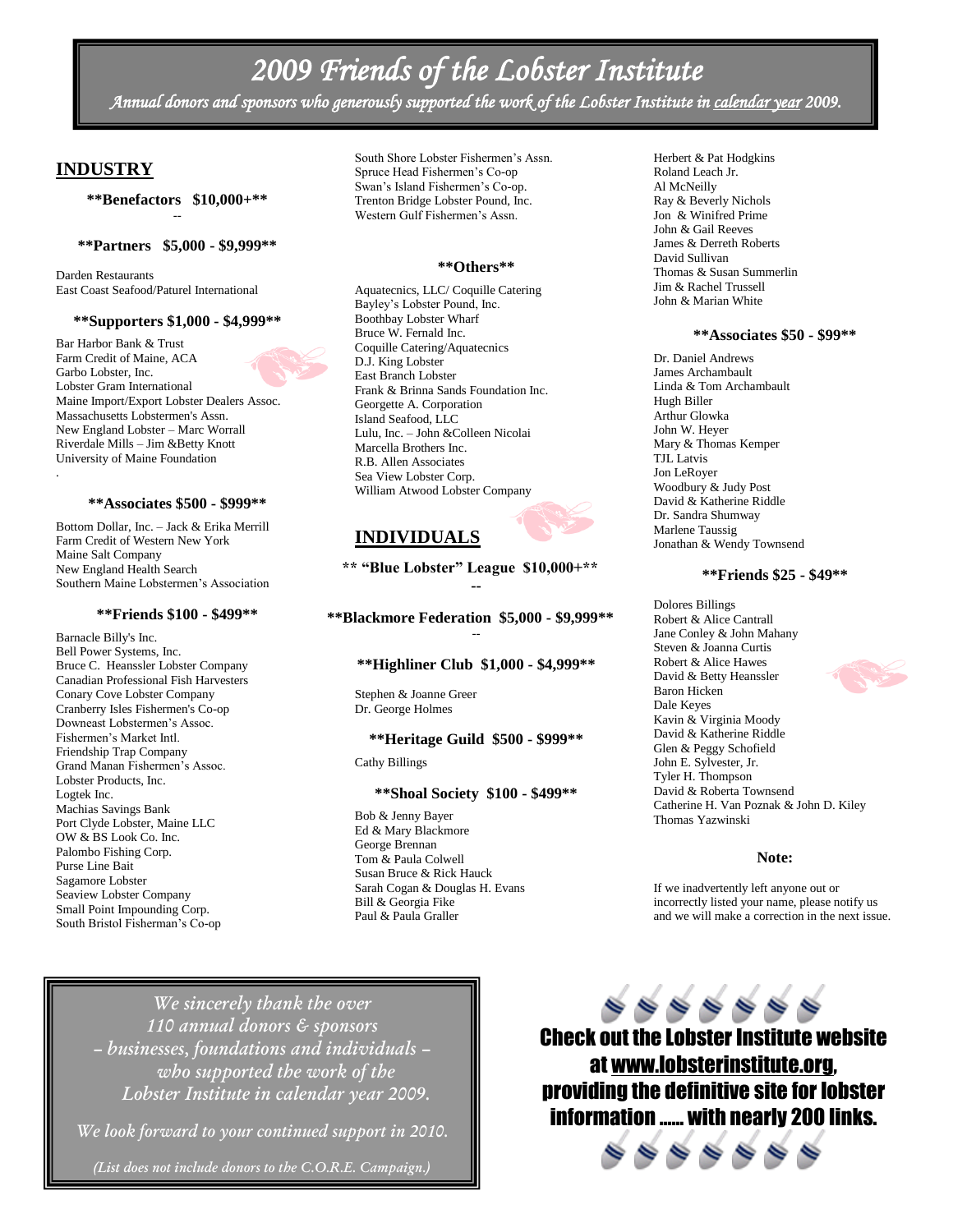

*Readers may contact the Lobster Institute for more detailed information on any of these projects.*

### **Factors affecting the post-capture survivability of the lobster (cont. from page 1)**

commercial rate or at a slow rate. Survivors were then randomly allocated into above deck storage in totes or below deck in totes, but within recirculating seawater. At dockside the lobsters were loaded into totes at ambient air temperature and transported back to the seawater holding facility. Upon arrival the survivors and resident control lobsters were again sampled for baseline physiology and bacteriology. During the reacclimation period lobsters were monitored for signs of distress or weakness and then resampled.

 The results indicate that lobsters destined for long distance transport or temporary storage in pounds undergo physiological disturbance as part of the capture process. These changes are less pronounced in total hemocyte counts and glucose, but are significant across all treatment groups for crustacean hyperglycemic hormone, L-lactate and ammonia. Multivariate ANOVA for glucose indicates a significant interaction between depth and storage methodology over time for non-survivors. *Photobacterium indicum* was identified in pure culture from hemolymph samples of all weak lobsters. Histopathology revealed gram negative

## **Lobstermen's Town Meeting**

### **--cont. from page 1**

 As always, the Town Meeting is designed first and foremost to allow fishermen's voices to be heard. The goals have remained the same: to provide fishermen with an opportunity to share with one another what they are observing in their day-to-day operations, what their concerns might be, and what positive things they are seeing. This will allow fishermen to get a more complete picture of the entire resource, including commonalities, differences and potential future impacts

 A special thank you to **Darden Restaurants** for serving as primary sponsor of the Town Meeting each and every year; and to **Fishery Products International/Highliner Foods,** sponsor of the Seafood Reception each year. We also thank our other 2010 sponsors: **Downeast Lobstermen's Association, East Coast/Paturel, Maine Import/Export Lobster Dealer's Association, Riverdale Mills (Jim & Betty Knott), and new this year - Ruby Tuesday.**

 Please see the ad to the immediate right for more details and registration information. Fishermen should contact their lobster associations for possible car-pool opportunities.  $\bullet$ 

bacteria throughout most tissues with evidence of ante mortem edema and necrosis suggestive of septicemia. We would recommend to the lobster industry that if a reduction in depth and hauling rate is not economically feasible, fisherman should take particular care in handling their lobsters and provide them with a brief recovery period in recirculating seawater prior to land transport. It may become necessary to use preemptive antibiotic therapy to reduce mortality in severely stressed lobsters susceptible to secondary infection with *Photobacterium indicum.*

[Look for a full article with experiment results in an upcoming edition of *Diseases of Aquatic Organisms*]

**Maine Sea Grant Announces NOAA Funding** –

Yong Chen of the University of Maine and Carl Wilson of the Maine Department of Marine Resources received \$127,890 to work on "A comparative study of monitoring programs for coherence in quantifying the dynamics of American lobster fisheries in Maine." Chen and Wilson will compare and evaluate the nine different lobster assessment methods currently in place, with a goal of improving monitoring program design for greater efficiency and reduced costs.

 **Maine Sensors, Inc. Exploring a New Technique to Gauge Lobster Vitality** -- See full story on page 4.

**L\*L® Canadian/U.S. . 答 LOBSTERMEN'S TOWN MEETING**

"*Where do we go from here? Securing the economic future of the lobster industry.***"**

> **Friday March 26, 9:00 – 4:30 & Saturday March 27, 9:00 – 11:30**

**Regency Hotel – Portland, Maine** Special room rate of \$119(US) while availability lasts. Call 1-800-727-3436 and mention Lobster Institute.

Hosted by the:

### **Lobster Institute**

**\$25 Registration Fee – includes lunch for pre-registered participants only.**

Forms are available by calling 207-581-1443 or online at www.lobsterinstitute.org